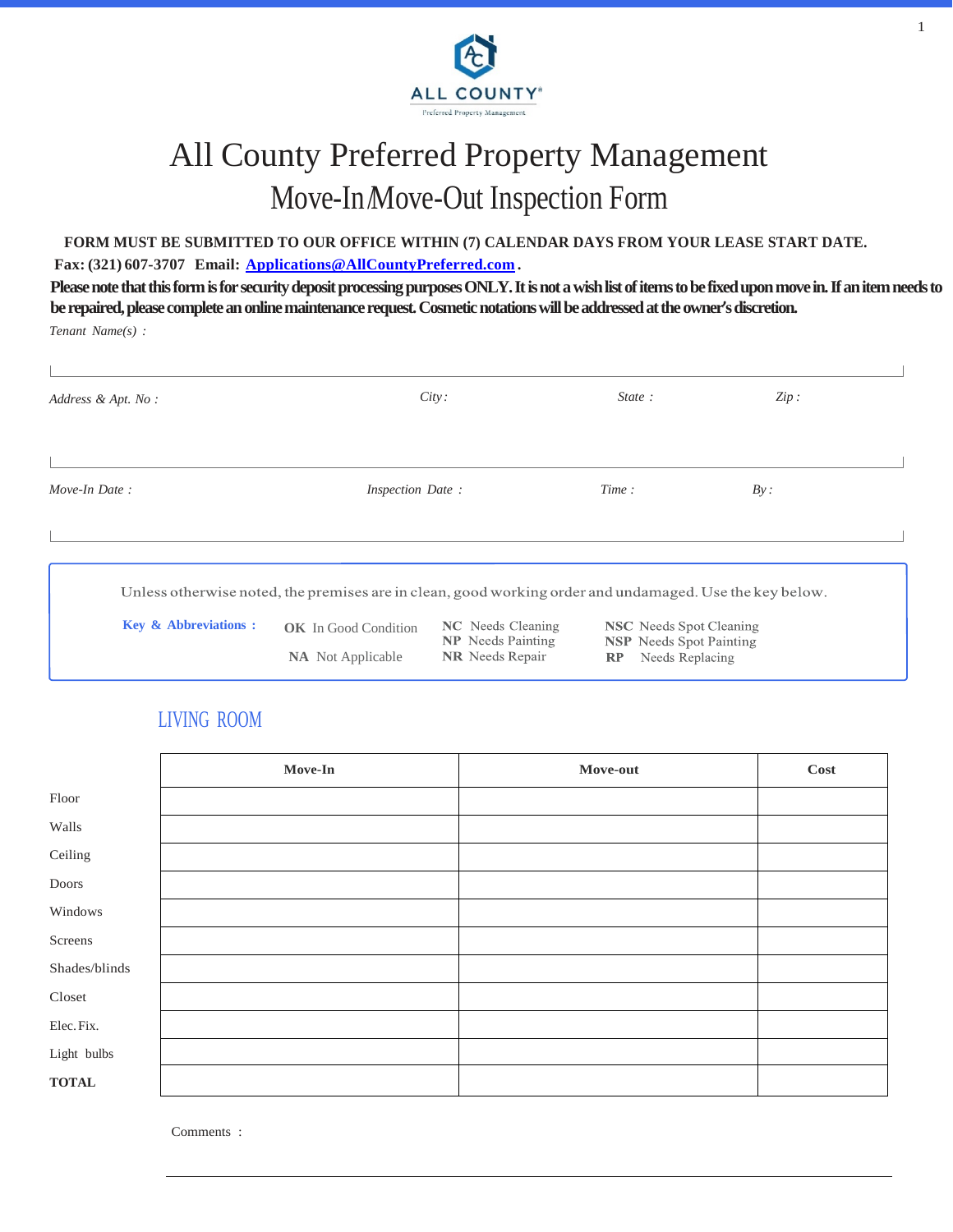

# ENTRY/HALL

|              | Move-In | Move-out | Cost |
|--------------|---------|----------|------|
| Floor        |         |          |      |
| Walls        |         |          |      |
| Ceiling      |         |          |      |
| Elec. Fix.   |         |          |      |
| Closet       |         |          |      |
| Stairs       |         |          |      |
| <b>TOTAL</b> |         |          |      |

Comments :

### BEDROOM #1 BEDROOM #2

|               | Move-In | Move-out | <b>Cost</b> |
|---------------|---------|----------|-------------|
| Floor         |         |          |             |
| Walls         |         |          |             |
| Ceiling       |         |          |             |
| Doors         |         |          |             |
| Windows       |         |          |             |
| Screens       |         |          |             |
| Shades/blinds |         |          |             |
| Closed        |         |          |             |
| Elec. Fix.    |         |          |             |
| Light bulbs   |         |          |             |
| <b>TOTAL</b>  |         |          |             |

| Move-In | Move-out | Cost |
|---------|----------|------|
|         |          |      |
|         |          |      |
|         |          |      |
|         |          |      |
|         |          |      |
|         |          |      |
|         |          |      |
|         |          |      |
|         |          |      |
|         |          |      |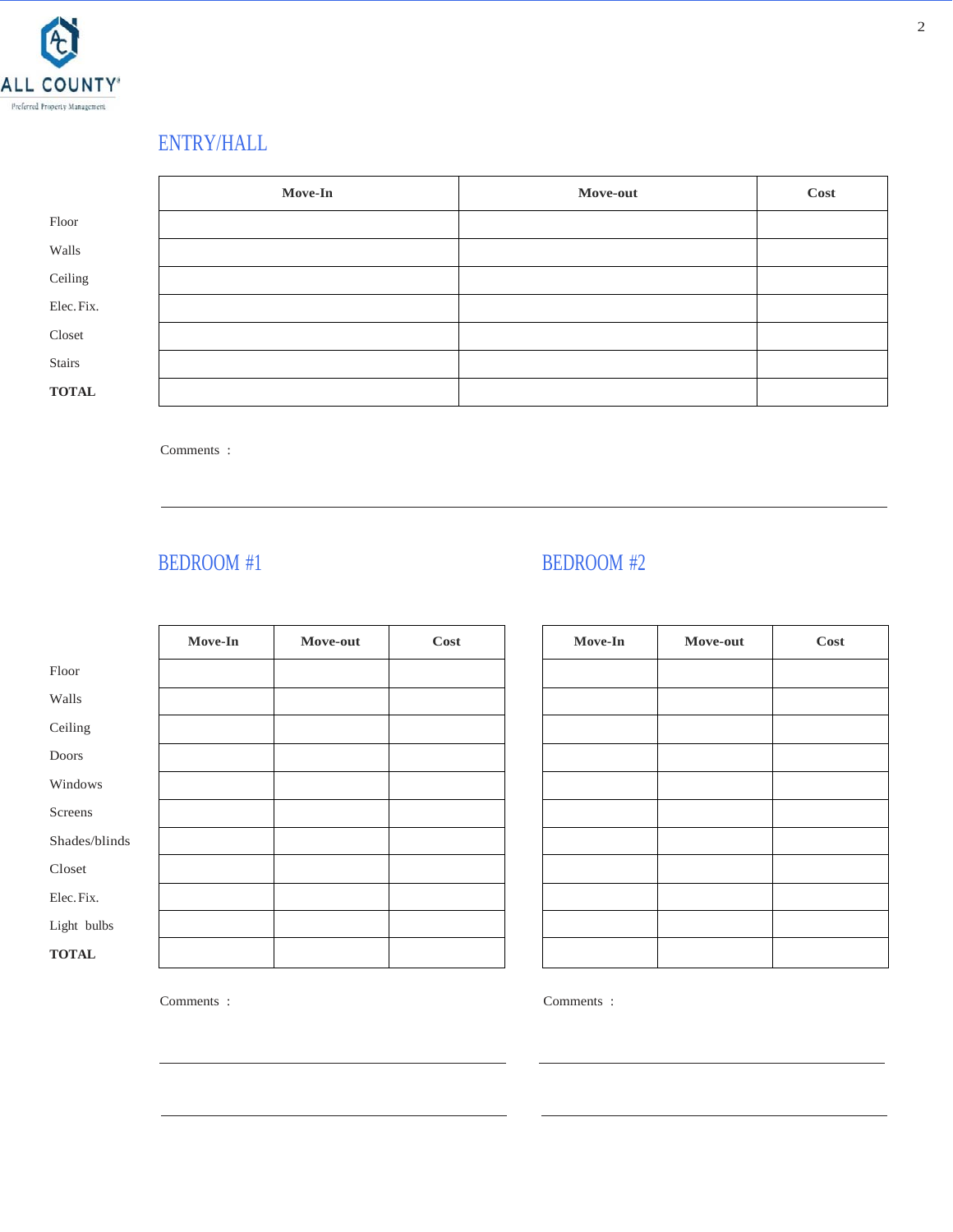

### BEDROOM #3 BEDROOM #4

|               | Move-In | Move-out | CostMove-In | Move-out | Cost |
|---------------|---------|----------|-------------|----------|------|
| Floor         |         |          |             |          |      |
| Walls         |         |          |             |          |      |
| Ceiling       |         |          |             |          |      |
| Doors         |         |          |             |          |      |
| Windows       |         |          |             |          |      |
| Screens       |         |          |             |          |      |
| Shades/blinds |         |          |             |          |      |
| Closed        |         |          |             |          |      |
| Elec. Fix.    |         |          |             |          |      |
| Light bulbs   |         |          |             |          |      |
| <b>TOTAL</b>  |         |          |             |          |      |

Comments : Comments :

| Move-In<br>Cost<br>Move-In<br>Move-out<br>Move-out<br>Floor<br>Walls<br>Ceiling<br>Doors<br>Windows<br>Screens<br>Shades/blinds<br>$C$ loset<br>Elec. Fix. |  |  |  |      |
|------------------------------------------------------------------------------------------------------------------------------------------------------------|--|--|--|------|
|                                                                                                                                                            |  |  |  | Cost |
|                                                                                                                                                            |  |  |  |      |
|                                                                                                                                                            |  |  |  |      |
|                                                                                                                                                            |  |  |  |      |
|                                                                                                                                                            |  |  |  |      |
|                                                                                                                                                            |  |  |  |      |
|                                                                                                                                                            |  |  |  |      |
|                                                                                                                                                            |  |  |  |      |
|                                                                                                                                                            |  |  |  |      |
|                                                                                                                                                            |  |  |  |      |
| Light bulbs                                                                                                                                                |  |  |  |      |
| <b>TOTAL</b>                                                                                                                                               |  |  |  |      |

#### BEDROOM #5 BEDROOM #6

| Move-In | Move-out | Cost |
|---------|----------|------|
|         |          |      |
|         |          |      |
|         |          |      |
|         |          |      |
|         |          |      |
|         |          |      |
|         |          |      |
|         |          |      |
|         |          |      |
|         |          |      |
|         |          |      |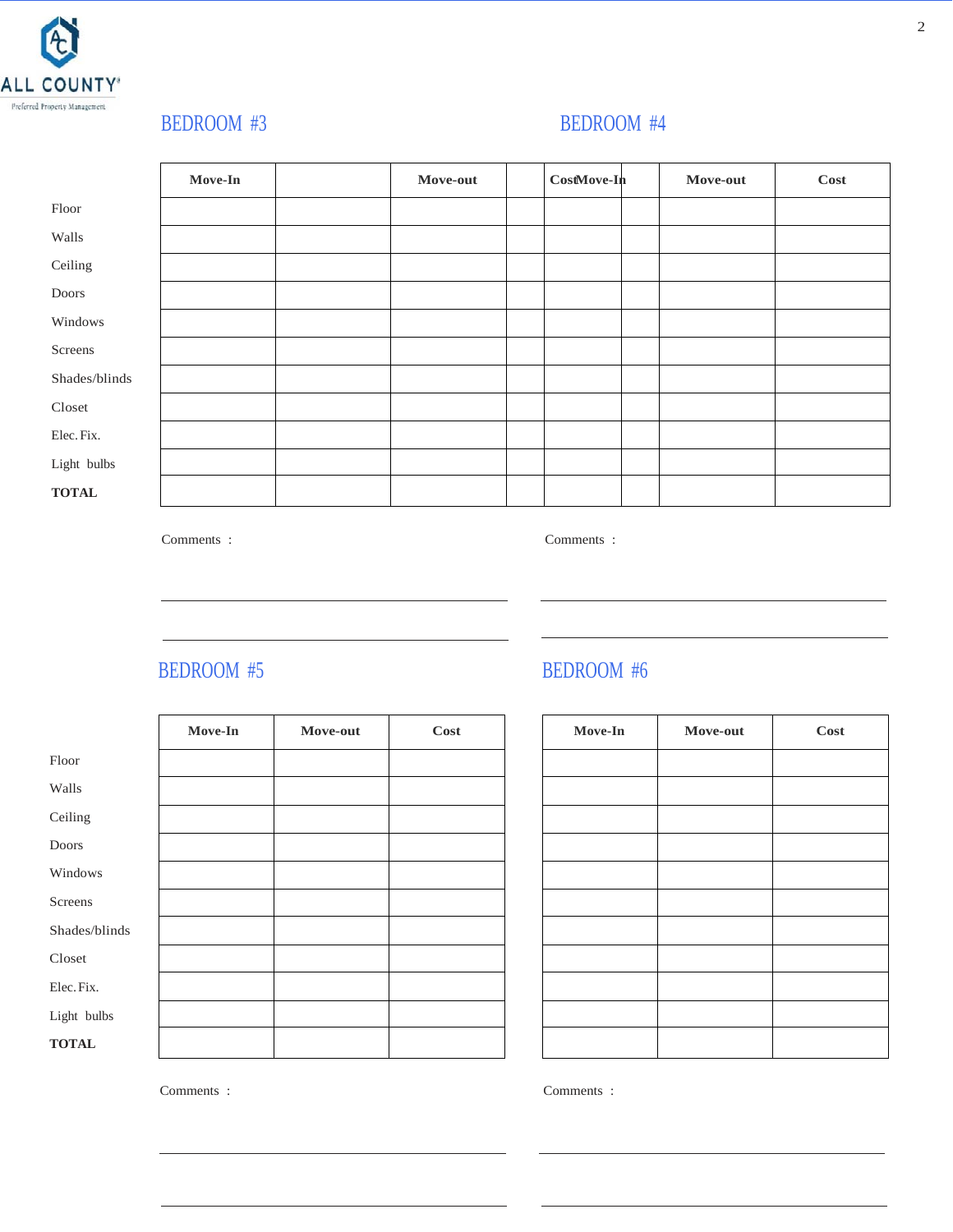

### BATHROOM#1 BATHROOM#2

|                                    | Move-In | ${\bf Move\text{-}out}$ | <b>Cost</b> | Move-In | Move-out | Cost |
|------------------------------------|---------|-------------------------|-------------|---------|----------|------|
| Floor                              |         |                         |             |         |          |      |
| Walls                              |         |                         |             |         |          |      |
| Ceiling                            |         |                         |             |         |          |      |
| Doors                              |         |                         |             |         |          |      |
| Windows                            |         |                         |             |         |          |      |
| Screens                            |         |                         |             |         |          |      |
| Cabinets                           |         |                         |             |         |          |      |
| Drawers                            |         |                         |             |         |          |      |
| Sink/plumbing                      |         |                         |             |         |          |      |
| Shelves                            |         |                         |             |         |          |      |
| Mirror                             |         |                         |             |         |          |      |
| Tub/shower                         |         |                         |             |         |          |      |
| Caulking                           |         |                         |             |         |          |      |
| Counter                            |         |                         |             |         |          |      |
| $\ensuremath{\mathsf{Fan}}\xspace$ |         |                         |             |         |          |      |
| Elec.Fix.                          |         |                         |             |         |          |      |
| Light bulbs                        |         |                         |             |         |          |      |
| <b>TOILET</b>                      |         |                         |             |         |          |      |
| <b>Bowl</b>                        |         |                         |             |         |          |      |
| Seat                               |         |                         |             |         |          |      |
| ${\it Flux}$                       |         |                         |             |         |          |      |
| <b>TOTAL</b>                       |         |                         |             |         |          |      |

| Move-In | Move-out | Cost |
|---------|----------|------|
|         |          |      |
|         |          |      |
|         |          |      |
|         |          |      |
|         |          |      |
|         |          |      |
|         |          |      |
|         |          |      |
|         |          |      |
|         |          |      |
|         |          |      |
|         |          |      |
|         |          |      |
|         |          |      |
|         |          |      |
|         |          |      |
|         |          |      |
|         |          |      |
|         |          |      |
|         |          |      |
|         |          |      |
|         |          |      |
|         |          |      |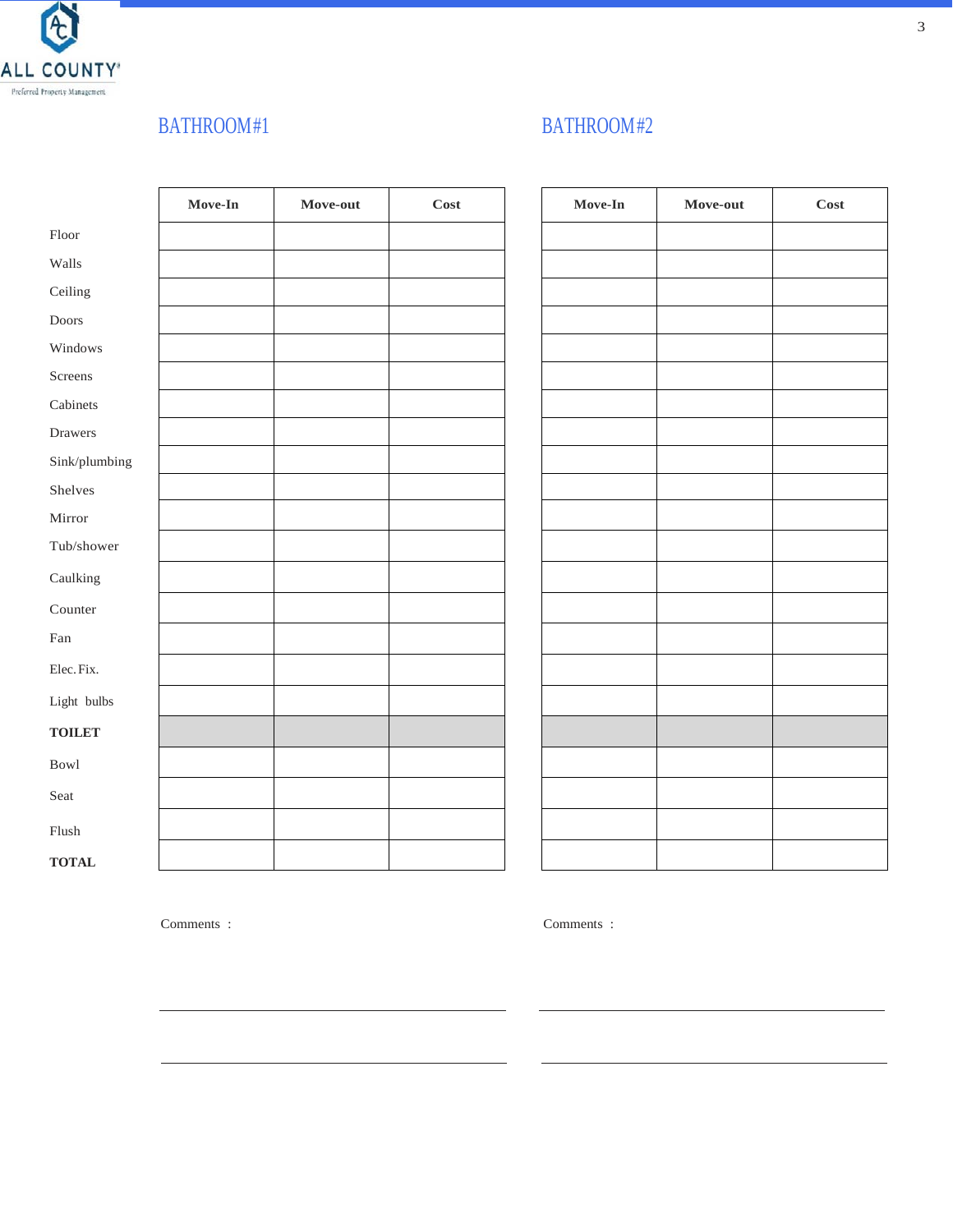

# BATHROOM #3 BATHROOM #4

|                             | Move-In | ${\bf Move\text{-}out}$ | $\mathbf{Cost}$ | ${\bf Move\text{-}In}$ | Move-out | Cost |
|-----------------------------|---------|-------------------------|-----------------|------------------------|----------|------|
| ${\rm Floor}$               |         |                         |                 |                        |          |      |
| Walls                       |         |                         |                 |                        |          |      |
| Ceiling                     |         |                         |                 |                        |          |      |
| Doors                       |         |                         |                 |                        |          |      |
| Windows                     |         |                         |                 |                        |          |      |
| Screens                     |         |                         |                 |                        |          |      |
| Cabinets                    |         |                         |                 |                        |          |      |
| Drawers                     |         |                         |                 |                        |          |      |
| Sink/plumbing               |         |                         |                 |                        |          |      |
| Shelves                     |         |                         |                 |                        |          |      |
| Mirror                      |         |                         |                 |                        |          |      |
| Tub/shower                  |         |                         |                 |                        |          |      |
| Caulking                    |         |                         |                 |                        |          |      |
| Counter                     |         |                         |                 |                        |          |      |
| $\ensuremath{\mathsf{Fan}}$ |         |                         |                 |                        |          |      |
| Elec. Fix.                  |         |                         |                 |                        |          |      |
| Light bulbs                 |         |                         |                 |                        |          |      |
| <b>TOILET</b>               |         |                         |                 |                        |          |      |
| <b>Bowl</b>                 |         |                         |                 |                        |          |      |
| Seat                        |         |                         |                 |                        |          |      |
| ${\it Flux}$                |         |                         |                 |                        |          |      |
| <b>TOTAL</b>                |         |                         |                 |                        |          |      |

| Move-In | Move-out | Cost |
|---------|----------|------|
|         |          |      |
|         |          |      |
|         |          |      |
|         |          |      |
|         |          |      |
|         |          |      |
|         |          |      |
|         |          |      |
|         |          |      |
|         |          |      |
|         |          |      |
|         |          |      |
|         |          |      |
|         |          |      |
|         |          |      |
|         |          |      |
|         |          |      |
|         |          |      |
|         |          |      |
|         |          |      |
|         |          |      |
|         |          |      |
|         |          |      |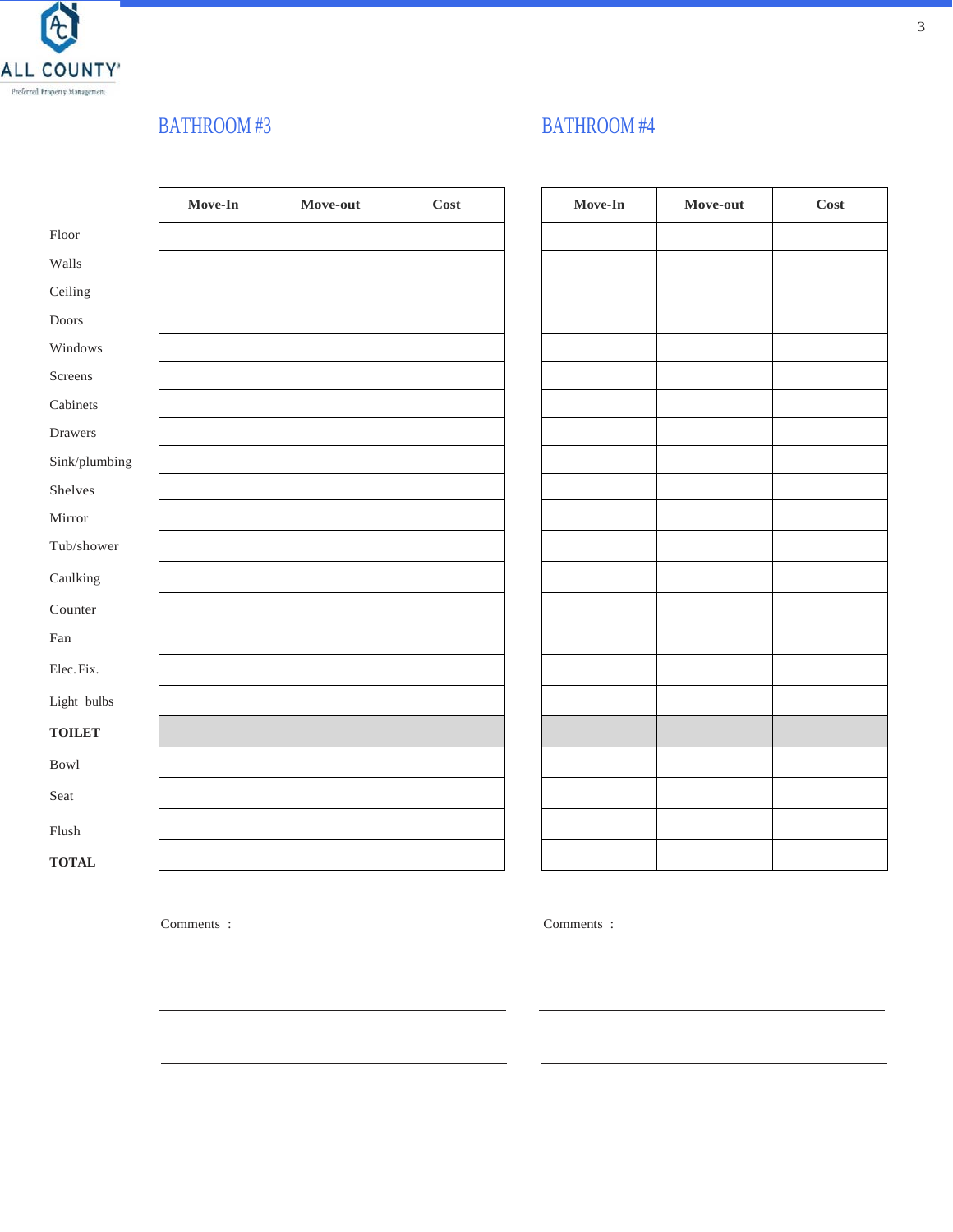

# **KITCHEN**

|                                    | Move-In | Move-out | <b>Cost</b> |
|------------------------------------|---------|----------|-------------|
| Floor                              |         |          |             |
| Walls                              |         |          |             |
| Ceiling                            |         |          |             |
| $\mathop{\mathsf{Doors}}$          |         |          |             |
| Windows                            |         |          |             |
| Screens                            |         |          |             |
| Cabinets                           |         |          |             |
| Drawers                            |         |          |             |
| Sink/Plumbing                      |         |          |             |
| Counters                           |         |          |             |
| $\ensuremath{\mathsf{Fan}}\xspace$ |         |          |             |
| Elec. Fix.                         |         |          |             |
| ${\rm Light~Bulbs}$                |         |          |             |
| <b>DISHWASHER</b>                  |         |          |             |
| Inside/Parts                       |         |          |             |
| Outside Controls                   |         |          |             |
| <b>REFRIGERATOR</b>                |         |          |             |
| Inside/Parts                       |         |          |             |
| Outside                            |         |          |             |
| Lights                             |         |          |             |
| <b>STOVE/OVEN</b>                  |         |          |             |
| Outside                            |         |          |             |
| Burners                            |         |          |             |
| Vent                               |         |          |             |
| Timer/Controls                     |         |          |             |
| $\operatorname{Surface}$           |         |          |             |
| ${\rm Light}$                      |         |          |             |
| $\operatorname*{Racks}\nolimits$   |         |          |             |
| Drip Pan                           |         |          |             |
| $\mathbf{TOTAL}$                   |         |          |             |
|                                    |         |          |             |

Comments :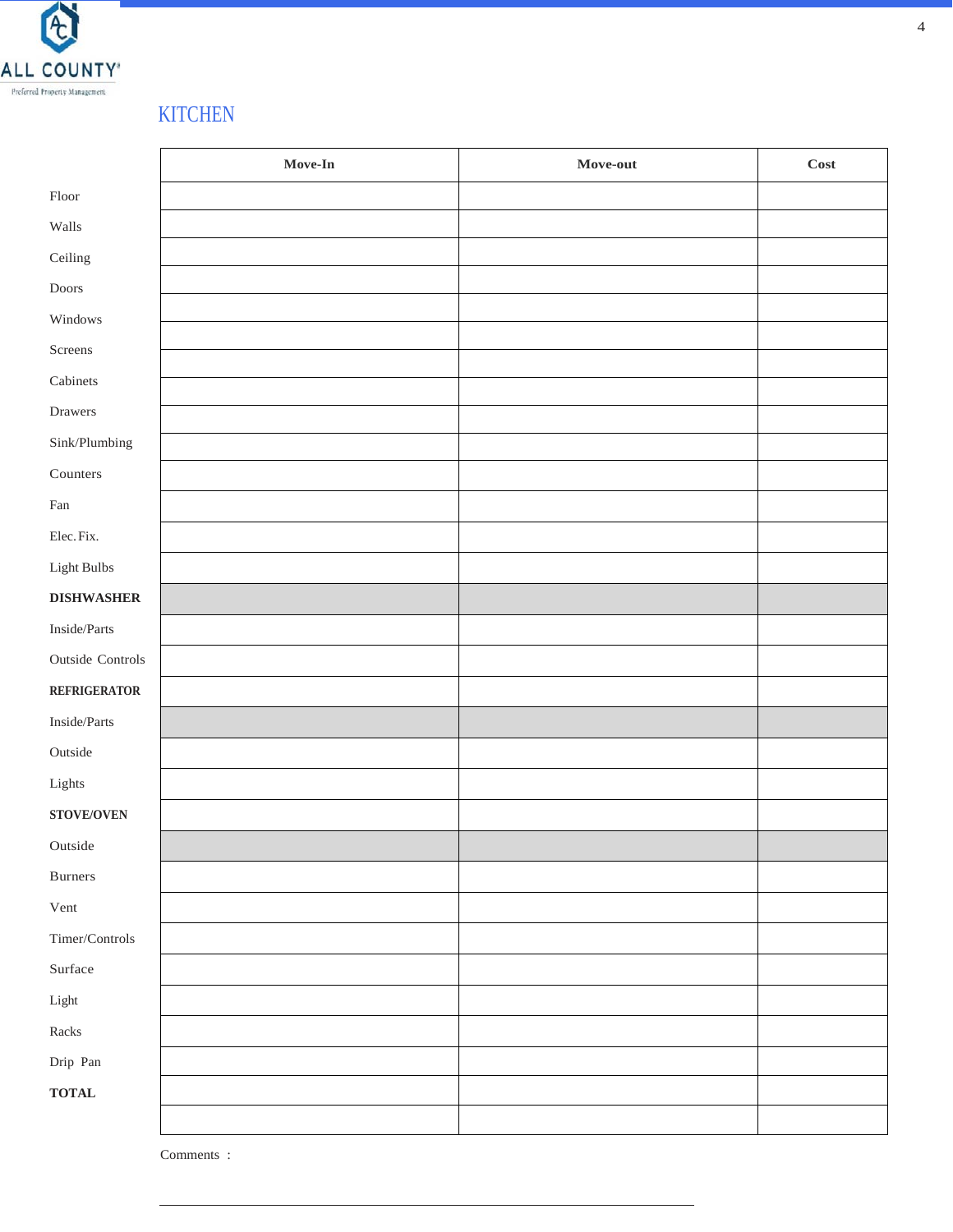

# DINING ROOM

|               | Move-In | Move-out | Cost |
|---------------|---------|----------|------|
| Floor         |         |          |      |
| Walls         |         |          |      |
| Ceiling       |         |          |      |
| Doors         |         |          |      |
| Windows       |         |          |      |
| Screens       |         |          |      |
| Shades/Blinds |         |          |      |
| <b>TOTAL</b>  |         |          |      |

Comments :

### MECHANICAL

|                | Move-In | Move-out | Cost |
|----------------|---------|----------|------|
| Water heater   |         |          |      |
| Smoke detector |         |          |      |
| Thermostat     |         |          |      |
| Heating        |         |          |      |
| A/C            |         |          |      |
| <b>TOTAL</b>   |         |          |      |

Comments :

# **OTHER**

|              | <b>Move-In</b> | Move-out | Cost |
|--------------|----------------|----------|------|
| Parking area |                |          |      |
| Lawn/Garden  |                |          |      |
| Patio/Deck   |                |          |      |
| Washer/Dryer |                |          |      |
| <b>TOTAL</b> |                |          |      |

Comments :

TOTAL COST OF DAMAGES: \$